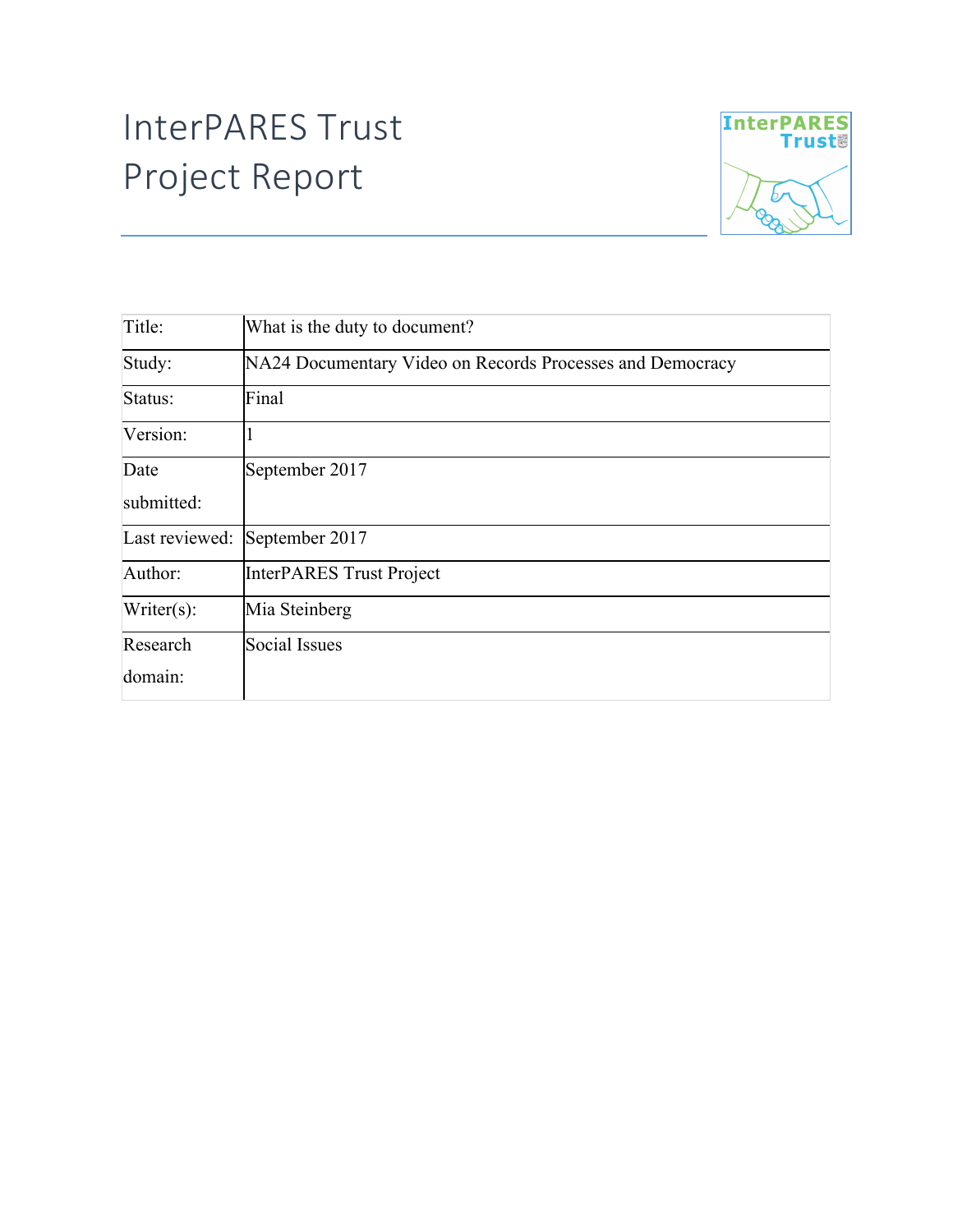## **What Is the Duty to Document?**

Historical recordkeeping laws rarely, if ever, included a positive duty to document rule which required the creation of specific types of records. Duty to document, in the context of the currently proposed BC legislation, is a much more recent phenomenon, and while it has never been implemented in Canada the idea has been proposed many times over the past few years, at several different levels of government. It is worth examining this recent context to understand what DtD looks like for modern government organizations in Canada.

The Hon. John M. Reid was the Information Commissioner of Canada from 1998 until 2006. In 2001, his annual report focused in part on the problems of accountability in the federal government, and the need for reform of the *Access to Information Act (AtIA)*. While it applies to national government instead of provincial, it is nonetheless a glimpse into the recent history of duty to document and helps to establish a precedent for its potential implementation. The AtIA provides a "right of access to information in records under the control of a government institution in accordance with the principles that government information should be available to the public."<sup>1</sup> Like British Columbia's FIPPA, the AtIA allows the public to make freedom of information requests to obtain public records of governing bodies; and, also like FIPPA, the AtIA has suffered from its own fair share of gaps which have allowed a culture of secrecy and poor records management practices to flourish.

In the first chapter of his report, Reid quotes the outgoing Auditor General, Denis Desautels, about the lack of good information management policies in government: "The problem of failing to disclose bad news is being compounded by the poor quality of records kept in departments. Part of this can be attributed to a certain paranoia over Access to Information rules and the traditional reluctance of senior public servants to keep records of direction from Ministers or discussions of why decisions were made."<sup>2</sup> This is not a unique phenomenon; in Newfoundland and Labrador's *Report of the 2014 Statutory Review of the Access to Information and Protection of Privacy Act*, the authors noted that the UK Justice Committee found a chilling effect in the Blair government, where ministers would find a medium that was not covered under freedom of information laws and conduct business affairs using that medium in order to avoid having formal records. $34$ 

 $\overline{a}$ 

<sup>1</sup> *Access to Information Act R.S.C.,* 1985, c. A-1. http://laws-lois.justice.gc.ca/PDF/A-1.pdf: 1.

<sup>2</sup> John M. Reid, *Annual Report Information Commissioner 2000-2001* (Ottawa, ON: Minister of Public Works and Government Services Canada 2001, 2001): 15.

<sup>3</sup> Canada. Newfoundland and Labrador. Wells, C., Letto, D., & Stoddart, J. *Report of the 2014 Statutory Review of the Access to Information and Protection of Privacy Act: Volume II | Full Report*. (March 2015).

<sup>4</sup> This culture of "oral government" is still a relevant problem, and is cited in Elizabeth Denham's *Access Denied* report as a problem that could be solved by a mandated duty to document.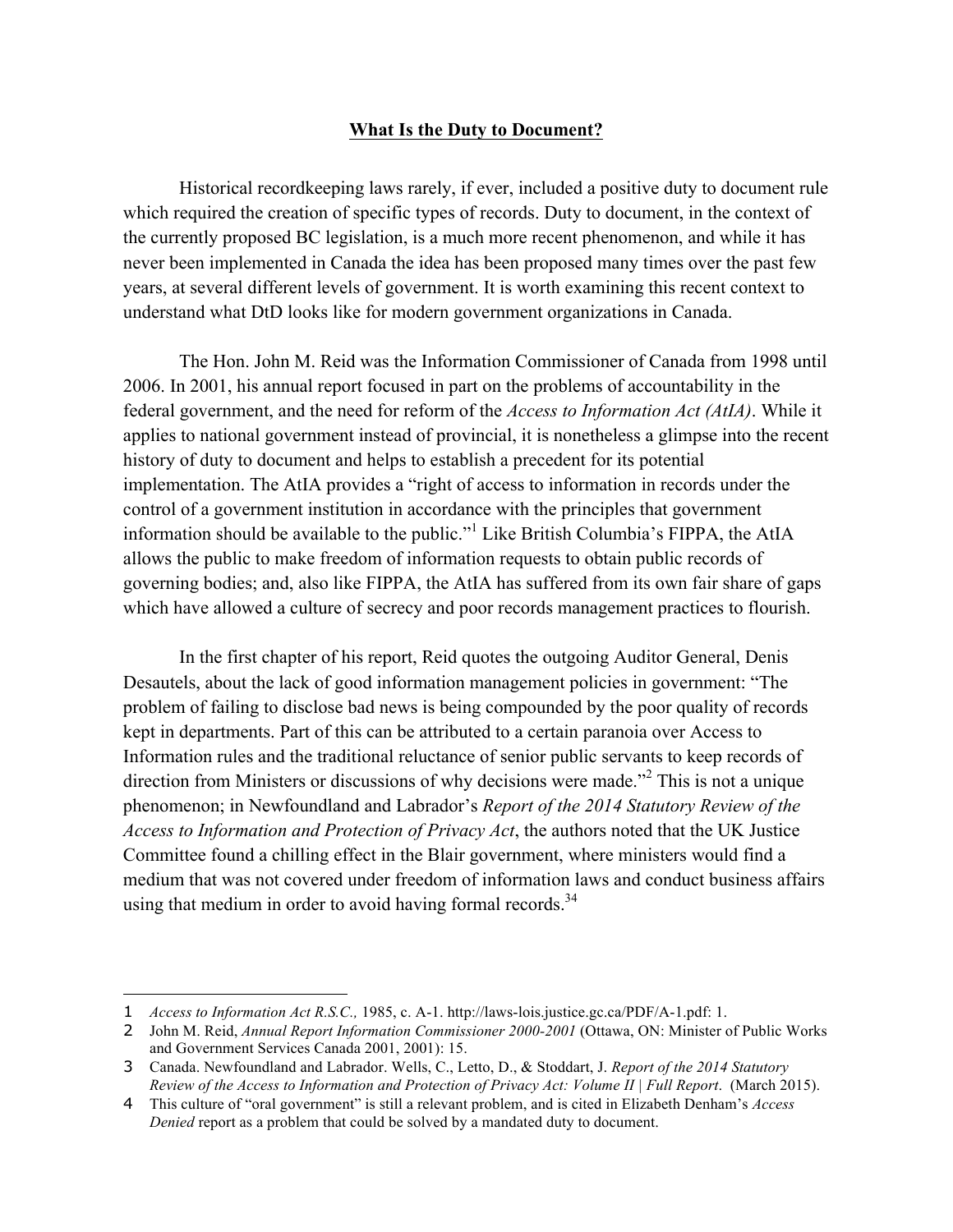On the federal level, Reid advocated for "fundamental shifts in culture, policy, law and information-based services<sup>"5</sup> in order to enhance government information management; his first proposed key change is "a legal "duty to document" an institution's organization, functions, policies, procedures and transactions and to include such records within institutional records systems – especially in the case of electronic records."<sup>6</sup> However, this is easier said than done. "The duty to document important business activities and maintain records in a system of records as an essential element of responsible public administration are often neglected and the related legal framework is inadequate."<sup>7</sup> Relatedly, Reid points out that the government does not have an adequate framework to clearly identify the importance of and responsibility for recordkeeping.

Why are things so muddled? "As a matter of course, individuals and departments create and acquire records to document and support their business functions, legal requirements and other needs. In a large and increasingly complex government bureaucracy, however, it can no longer be assumed that departments are consistently creating and keeping appropriate records."<sup>8</sup> There are many contributing factors to this issue:

- a lack of clear instruction on when and how to document activities. This is made even worse by the multiple communication options available (email, fax, letters, voice mails, etc);
- increasingly informal communications environment and shared work environments means that sometimes there isn't a clear record of an important decision, and that people aren't sure who is responsible for creating a record;
- While there is a general trend in other jurisdictions to be more explicit about records creation, the existing legal framework for federal information management implicitly assumes that the information already exists and that appropriate records are being created and maintained. As a result, officials will sometimes anticipate the likelihood of a record being accessed by the public, and thus won't actually create anything at all;
- When they do exist, documentation standards tend to reflect a risk management approach; they are written with disaster scenarios in mind, covering a range of possibilities from mundane inconveniences to major career-ending scandals, but this point of view is very limited in scope and does not provide enough guidance to compel consistent records creation.

At this time it is prudent to wonder if there is existing precedent for duty-to-document legislation. Reid's 2001 report points to several international examples; the US *Federal Records Act* contains a duty to document requirement, and the United Kingdom also requires

 $\overline{a}$ 

<sup>5</sup> Reid, *Annual Report Information Commissioner 2000-2001*: 15.

<sup>6</sup> Ibid., 16.

<sup>7</sup> Ibid., 26.

<sup>8</sup> Ibid., 27.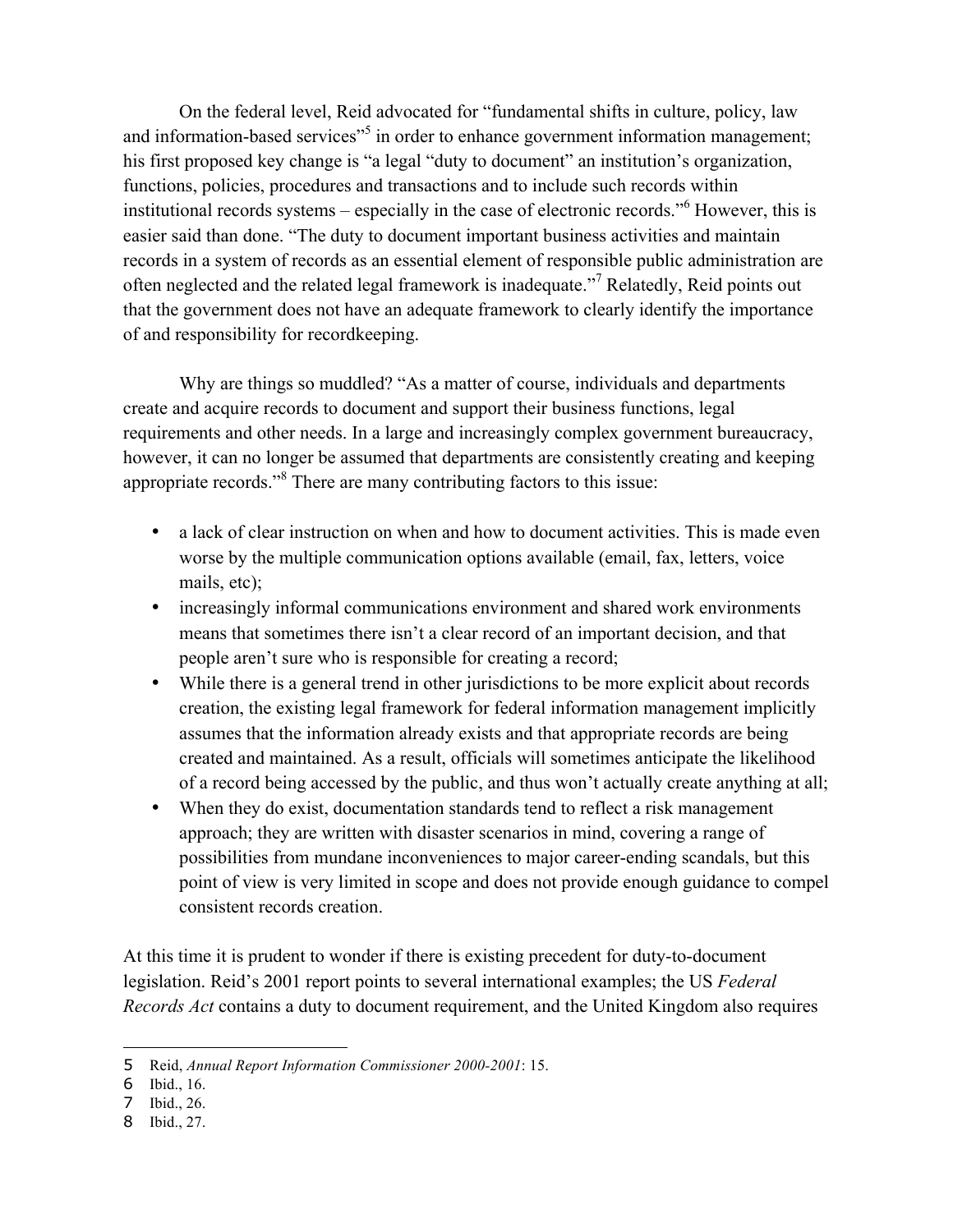that records "should be complete and accurate enough to facilitate audits and examinations, protect legal and other rights, and demonstrate that the records are credible and authoritative."9 The *State Records Act* of New South Wales includes a records management obligation that "Each public office must make and keep full and accurate records of the activities of the office."10

Canada is not totally devoid of duty to document precedents; in 2006, a federal report entitled "Strengthening the Access to Information Act" included a section on adding a duty to document, and noted existing statutory requirements for records creation in the public sector. The *Financial Administration Act* imposes a general duty to document the financial administration of the government, compelling various persons to keep financial records and statements in order to maintain accountability to the public. The federal government, as an employer, also has a duty to keep employment and pension records pursuant to the *Employment Equity Act* and the *Employment Insurance Act*. <sup>11</sup> Reid mentioned the Treasury Board's powers under the *Financial Administration Act* in his 2001 report: "[the] Treasury Board's Management of Government Information Holdings policy (MGIH) makes brief mention of the need to "sufficiently document projects, programs and policies to ensure continuity in the management of government institutions and the preservation of a historical record." While this suggests good practice, it has little weight and provides minimal direction $^{12}$ 

In the 2001 report, Reid proposes that a duty to document be added to the AtIA, but is not clear on his ideal wording; however, the 2006 report included a section calling for the addition of a positive duty to document, including specific language: "Every officer and employee of a government institution shall create such records as are reasonably necessary to document their decisions, actions, advice, recommendations and deliberations."<sup>13</sup> Reid, in his last year as the Information Commissioner, also proposed adding a sanction to section 67.1 of the AtIA (emphasis original):

"67.1(1) No person shall, with intent to deny a right of access under this Act.

- (a) destroy, mutilate or alter a record;
- (b) falsify a record or make a false record;
- (c) conceal a record;
- **(c.1) fail to create a record in accordance with section 2.1; or**

 $\overline{a}$ 

<sup>9</sup> Ibid., 28.

<sup>10</sup> *State Records Act* 1998 No 17, Part 2 s. 12 (1).

<sup>11</sup> Canada. Department of Justice. *Strengthening the Access to Information Act: A Discussion of Ideas Intrinsic to the Reform of the Access to Information Act*. (Ottawa, 2006): 33-34.

<sup>12</sup> Reid, *Annual Report Information Commissioner 2000-2001:* 27.

<sup>13</sup> *Strengthening the Access to Information Act*: 34.